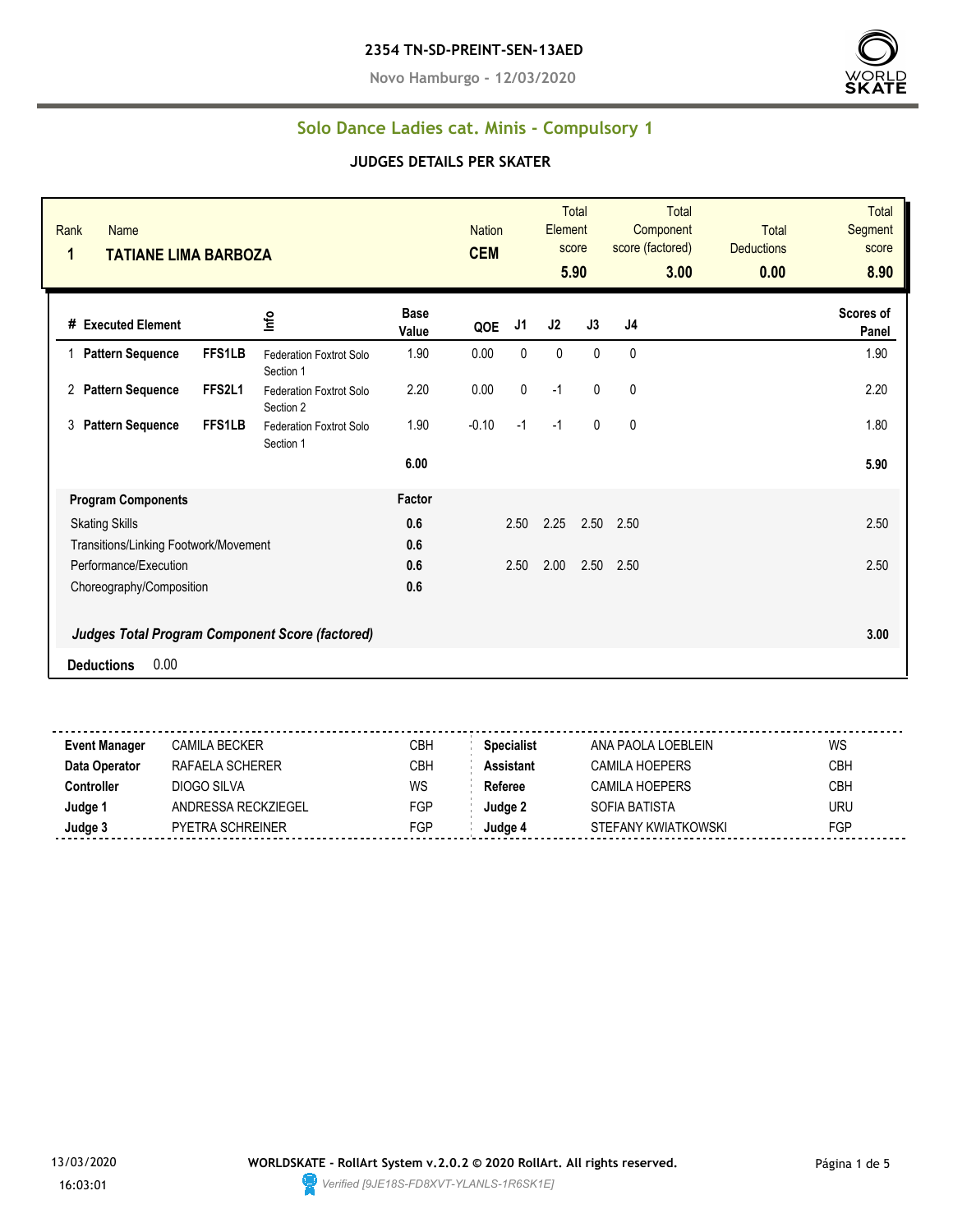| Rank<br><b>Name</b><br>$\overline{2}$<br><b>EDUARDA PETAK ROCHA</b> |                                      |                      | <b>Nation</b><br><b>CEM</b> |              | Element     | <b>Total</b><br>score<br>5.65 | <b>Total</b><br>Component<br>score (factored)<br>3.00 | <b>Total</b><br><b>Deductions</b><br>0.00 | <b>Total</b><br><b>Segment</b><br>score<br>8.65 |
|---------------------------------------------------------------------|--------------------------------------|----------------------|-----------------------------|--------------|-------------|-------------------------------|-------------------------------------------------------|-------------------------------------------|-------------------------------------------------|
| <b>Executed Element</b><br>#                                        | ۴ů                                   | <b>Base</b><br>Value | QOE                         | J1           | J2          | J3                            | J4                                                    |                                           | Scores of<br>Panel                              |
| <b>Pattern Sequence</b><br><b>FFS1LB</b>                            | Federation Foxtrot Solo<br>Section 1 | 1.90                 | 0.00                        | 0            | $\mathbf 0$ | $\mathbf{0}$                  | 0                                                     |                                           | 1.90                                            |
| FFS2LB<br><b>Pattern Sequence</b><br>2                              | Federation Foxtrot Solo<br>Section 2 | 1.90                 | $-0.20$                     | $-1$         | $-1$        | $-1$                          | 0                                                     |                                           | 1.70                                            |
| FFS1L1<br><b>Pattern Sequence</b><br>3                              | Federation Foxtrot Solo<br>Section 1 | 2.20                 | $-0.15$                     | $\mathbf{0}$ | $-1$        | $-1$                          | $\mathbf{0}$                                          |                                           | 2.05                                            |
|                                                                     |                                      | 6.00                 |                             |              |             |                               |                                                       |                                           | 5.65                                            |
| <b>Program Components</b>                                           |                                      | Factor               |                             |              |             |                               |                                                       |                                           |                                                 |
| <b>Skating Skills</b>                                               |                                      | 0.6                  |                             | 2.50         | 2.50        | 3.25                          | 2.50                                                  |                                           | 2.50                                            |
| Transitions/Linking Footwork/Movement                               |                                      | 0.6                  |                             |              |             |                               |                                                       |                                           |                                                 |
| Performance/Execution                                               |                                      | 0.6                  |                             | 2.50         | 2.25        | 3.00                          | 2.50                                                  |                                           | 2.50                                            |
| Choreography/Composition                                            |                                      | 0.6                  |                             |              |             |                               |                                                       |                                           |                                                 |
| Judges Total Program Component Score (factored)                     |                                      |                      |                             |              |             |                               |                                                       |                                           | 3.00                                            |
| 0.00<br><b>Deductions</b>                                           |                                      |                      |                             |              |             |                               |                                                       |                                           |                                                 |

| <b>Event Manager</b> | CAMILA BECKER       | СВН | <b>Specialist</b> | ANA PAOLA LOEBLEIN  | WS         |
|----------------------|---------------------|-----|-------------------|---------------------|------------|
| Data Operator        | RAFAELA SCHERER     | СВН | Assistant         | CAMILA HOFPFRS      | <b>CBH</b> |
| Controller           | DIOGO SILVA         | WS  | Referee           | CAMILA HOFPFRS      | <b>CBH</b> |
| Judge '              | ANDRESSA RECKZIEGEL | FGP | Judae 2           | SOFIA BATISTA       | uru        |
| Judge 3              | PYFTRA SCHRFINFR    | FGP | ⊿udae ^           | STEFANY KWIATKOWSKI | FGP        |
|                      |                     |     |                   |                     |            |

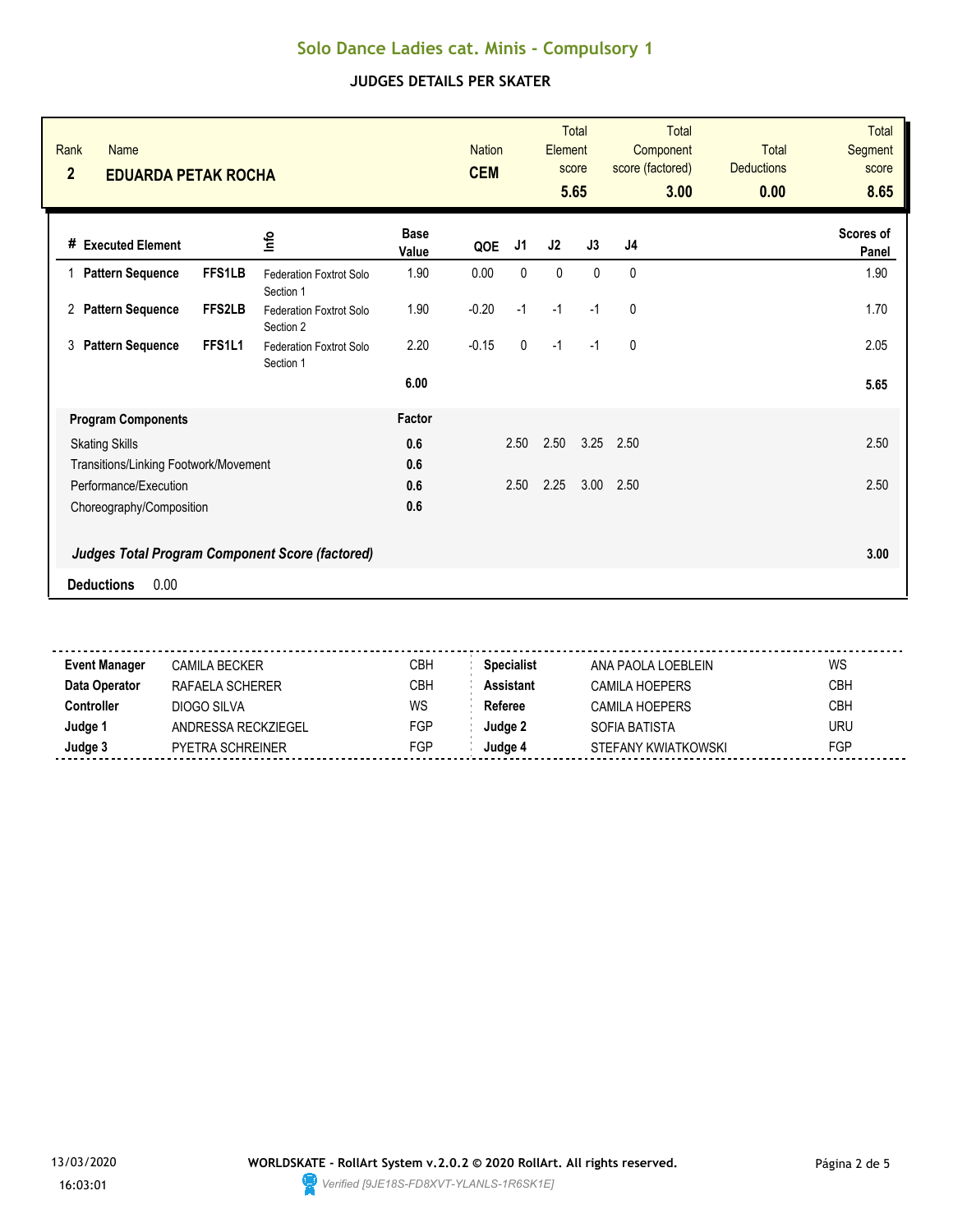| REVISED 13-03-20 15:48:39<br>Rank<br><b>Name</b><br>3<br><b>ROBERTA WOGT</b> |                                             |                      | <b>Nation</b><br><b>AGE</b> |      | <b>Element</b> | <b>Total</b><br>score<br>4.90 | <b>Total</b><br>Component<br>score (factored)<br>2.10 | <b>Total</b><br><b>Deductions</b><br>0.00 | <b>Total</b><br>Segment<br>score<br>7.00 |
|------------------------------------------------------------------------------|---------------------------------------------|----------------------|-----------------------------|------|----------------|-------------------------------|-------------------------------------------------------|-------------------------------------------|------------------------------------------|
| # Executed Element                                                           | ٩ų                                          | <b>Base</b><br>Value | QOE                         | J1   | J2             | J3                            | J <sub>4</sub>                                        |                                           | <b>Scores of</b><br>Panel                |
| <b>FFS1LB</b><br><b>Pattern Sequence</b><br>$\mathbf{1}$                     | <b>Federation Foxtrot Solo</b><br>Section 1 | 1.90                 | $-0.20$                     | 0    | $-1$           | $-2$                          | $-1$                                                  |                                           | 1.70                                     |
| <b>Pattern Sequence</b><br><b>FFS2LB</b><br>2                                | <b>Federation Foxtrot Solo</b><br>Section 2 | 1.90                 | $-0.20$                     | $-1$ | $-1$           | $-1$                          | $-1$                                                  |                                           | 1.70                                     |
| <b>FFS1LB</b><br><b>Pattern Sequence</b><br>3                                | <b>Federation Foxtrot Solo</b><br>Section 1 | 1.90                 | $-0.40$                     | $-2$ | $-2$           | $-2$                          | $-1$                                                  |                                           | 1.50                                     |
|                                                                              |                                             | 5.70                 |                             |      |                |                               |                                                       |                                           | 4.90                                     |
| <b>Program Components</b>                                                    |                                             | Factor               |                             |      |                |                               |                                                       |                                           |                                          |
| <b>Skating Skills</b>                                                        |                                             | 0.6                  |                             | 1.50 | 1.50           | 1.50                          | 1.50                                                  |                                           | 1.50                                     |
| Transitions/Linking Footwork/Movement                                        |                                             | 0.6                  |                             |      |                |                               |                                                       |                                           |                                          |
| Performance/Execution                                                        |                                             | 0.6                  |                             | 2.00 | 2.00           | 2.00                          | 2.00                                                  |                                           | 2.00                                     |
| Choreography/Composition                                                     |                                             | 0.6                  |                             |      |                |                               |                                                       |                                           |                                          |
| <b>Judges Total Program Component Score (factored)</b>                       |                                             |                      |                             |      |                |                               |                                                       |                                           | 2.10                                     |
| 0.00<br><b>Deductions</b>                                                    |                                             |                      |                             |      |                |                               |                                                       |                                           |                                          |

| <b>Event Manager</b> | CAMILA BECKER-          | CBH        | <b>Specialist</b> | ANA PAOLA LOEBLEIN  | WS         |
|----------------------|-------------------------|------------|-------------------|---------------------|------------|
| Data Operator        | RAFAELA SCHERFR         | СВН        | Assistant         | CAMILA HOFPFRS      | CBH        |
| Controller           | DIOGO SILVA             | WS         | Referee           | CAMILA HOEPERS      | <b>CBH</b> |
| Judge                | ANDRESSA RECKZIEGEL     | <b>FGP</b> | Judae 2           | SOFIA BATISTA       | uru        |
| Judge ?              | <b>PYETRA SCHREINER</b> | FGP        | ⊿udae ∥           | STEFANY KWIATKOWSKI | FGP        |
|                      |                         |            |                   |                     |            |

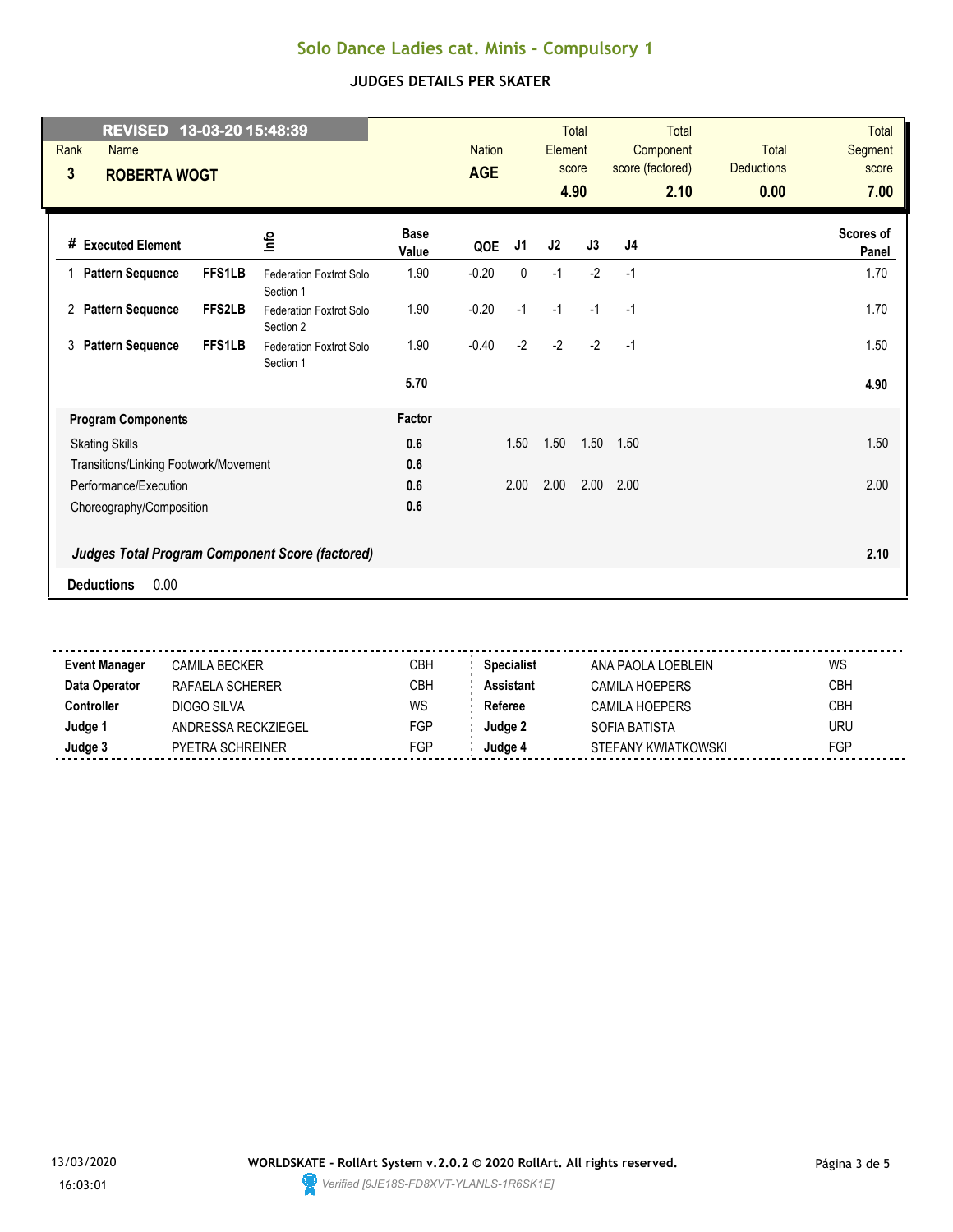| Rank<br><b>Name</b><br><b>NICOLE ROLDÃO FRANCO</b><br>4 |                                             |                      | <b>Nation</b><br><b>PAP</b> |      | Element | <b>Total</b><br>score<br>4.80 | <b>Total</b><br>Component<br>score (factored)<br>1.95 | <b>Total</b><br><b>Deductions</b><br>0.00 | <b>Total</b><br><b>Segment</b><br>score<br>6.75 |
|---------------------------------------------------------|---------------------------------------------|----------------------|-----------------------------|------|---------|-------------------------------|-------------------------------------------------------|-------------------------------------------|-------------------------------------------------|
| <b>Executed Element</b><br>#                            | ۴ů                                          | <b>Base</b><br>Value | QOE                         | J1   | J2      | J3                            | J <sub>4</sub>                                        |                                           | Scores of<br>Panel                              |
| <b>Pattern Sequence</b><br><b>FFS1LB</b>                | <b>Federation Foxtrot Solo</b><br>Section 1 | 1.90                 | $-0.30$                     | $-1$ | $-2$    | $-2$                          | $\mathbf{0}$                                          |                                           | 1.60                                            |
| FFS2LB<br><b>Pattern Sequence</b><br>2                  | Federation Foxtrot Solo<br>Section 2        | 1.90                 | $-0.30$                     | $-1$ | $-2$    | $-2$                          | 0                                                     |                                           | 1.60                                            |
| <b>FFS1LB</b><br><b>Pattern Sequence</b><br>3           | Federation Foxtrot Solo<br>Section 1        | 1.90                 | $-0.30$                     | $-1$ | $-2$    | $-2$                          | $\mathbf{0}$                                          |                                           | 1.60                                            |
|                                                         |                                             | 5.70                 |                             |      |         |                               |                                                       |                                           | 4.80                                            |
| <b>Program Components</b>                               |                                             | Factor               |                             |      |         |                               |                                                       |                                           |                                                 |
| <b>Skating Skills</b>                                   |                                             | 0.6                  |                             | 2.00 | 1.50    | 1.50                          | 2.25                                                  |                                           | 1.75                                            |
| Transitions/Linking Footwork/Movement                   |                                             | 0.6                  |                             |      |         |                               |                                                       |                                           |                                                 |
| Performance/Execution                                   |                                             | 0.6                  |                             | 1.75 | 1.25    | 1.25                          | 2.00                                                  |                                           | 1.50                                            |
| Choreography/Composition                                |                                             | 0.6                  |                             |      |         |                               |                                                       |                                           |                                                 |
| Judges Total Program Component Score (factored)         |                                             |                      |                             |      |         |                               |                                                       |                                           | 1.95                                            |
| 0.00<br><b>Deductions</b>                               |                                             |                      |                             |      |         |                               |                                                       |                                           |                                                 |

| <b>Event Manager</b> | CAMILA BECKER       | СВН | <b>Specialist</b> | ANA PAOLA LOEBLEIN  | WS         |
|----------------------|---------------------|-----|-------------------|---------------------|------------|
| Data Operator        | RAFAELA SCHERER     | СВН | Assistant         | CAMILA HOFPFRS      | <b>CBH</b> |
| Controller           | DIOGO SILVA         | WS  | Referee           | CAMILA HOFPFRS      | <b>CBH</b> |
| Judge '              | ANDRESSA RECKZIEGEL | FGP | Judae 2           | SOFIA BATISTA       | uru        |
| Judge 3              | PYFTRA SCHRFINFR    | FGP | ⊿udae ^           | STEFANY KWIATKOWSKI | FGP        |
|                      |                     |     |                   |                     |            |